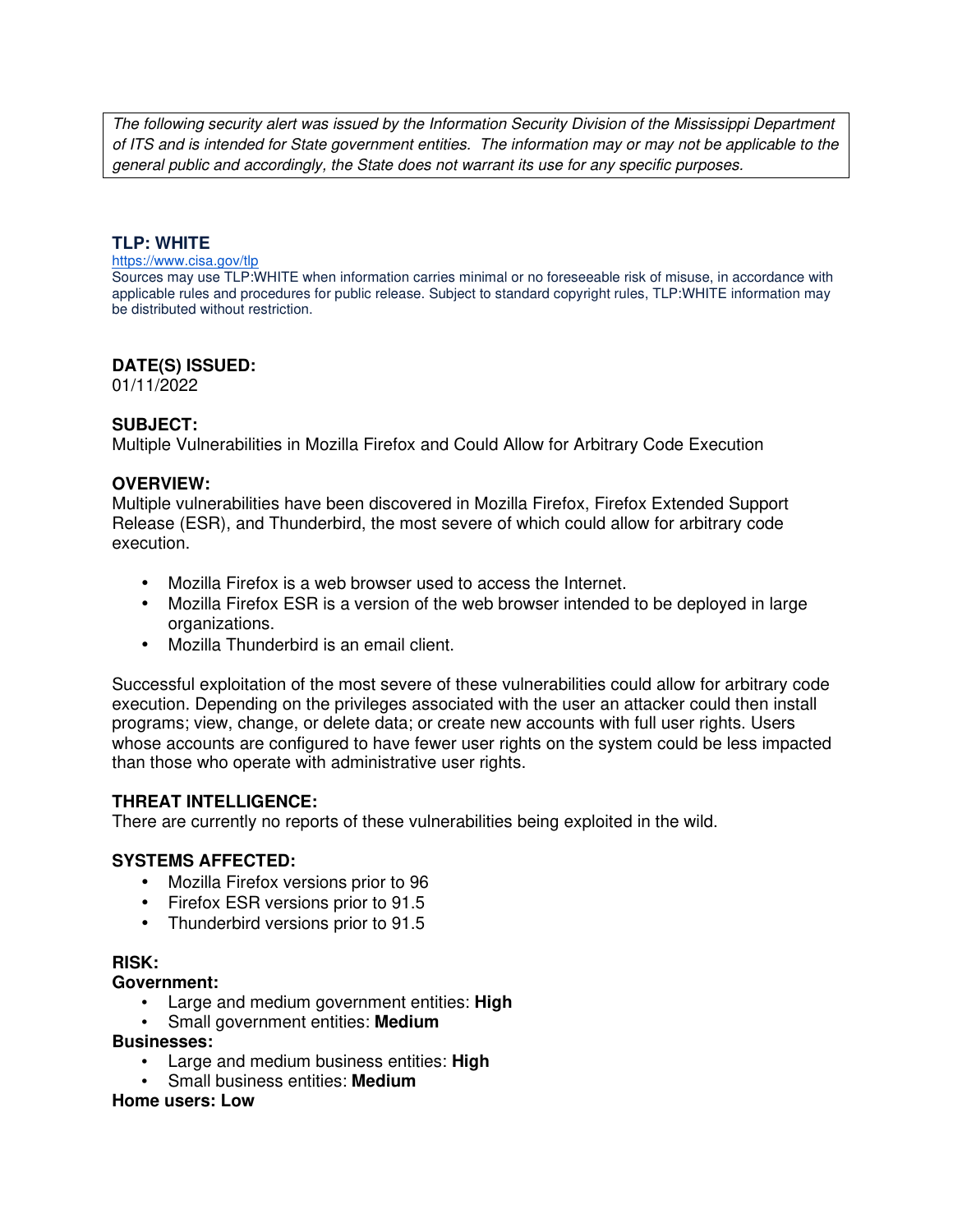## **TECHNICAL SUMMARY:**

Multiple vulnerabilities have been discovered in Mozilla Firefox, Firefox Extended Support Release (ESR), and Thunderbird, the most severe of which could allow for arbitrary code execution. Details of these vulnerabilities are as follows:

- Iframe sandbox bypass with XSLT (CVE-2021-4140)
- Potential local privilege escalation when loading modules from the install directory. (CVE-2022-22736)
- Race condition when playing audio files (CVE-2022-22737)
- Heap-buffer-overflow in blendGaussianBlur (CVE-2022-22738)
- Missing throttling on external protocol launch dialog (CVE-2022-22739)
- Use-after-free of ChannelEventQueue::mOwner (CVE-2022-22740)
- Browser window spoof using fullscreen mode (CVE-2022-22741)
- Out-of-bounds memory access when inserting text in edit mode (CVE-2022-22742)
- Browser window spoof using fullscreen mode (CVE-2022-22743)
- The 'Copy as curl' feature in DevTools did not fully escape website-controlled data, potentially leading to command injection (CVE-2022-22744)
- Leaking cross-origin URLs through securitypolicyviolation event (CVE-2022-22745)
- Calling into reportValidity could lead to fullscreen window spoof (CVE-2022-22746)
- Crash when handling empty pkcs7 sequence (CVE-2022-22747)
- Spoofed origin on external protocol launch dialog (CVE-2022-22748)
- Lack of URL restrictions when scanning QR codes (CVE-2022-22749)
- IPC passing of resource handles could lead to sandbox bypass (CVE-2022-22750)
- Memory safety bugs fixed in Firefox 95, Firefox ESR 91.4, and Thunderbird 91.4 (CVE-2022-22751)
- Memory safety bugs fixed in Firefox 95 (CVE-2022-22752)

Successful exploitation of the most severe of these vulnerabilities could allow for arbitrary code execution. Depending on the privileges associated with the user an attacker could then install programs; view, change, or delete data; or create new accounts with full user rights. Users whose accounts are configured to have fewer user rights on the system could be less impacted than those who operate with administrative user rights.

## **RECOMMENDATIONS:**

The following actions should be taken:

- Apply appropriate updates provided by Mozilla to vulnerable systems immediately after appropriate testing.
- Run all software as a non-privileged user (one without administrative privileges) to diminish the effects of a successful attack.
- Remind users not to visit un-trusted websites or follow links provided by unknown or untrusted sources.
- Inform and educate users regarding the threats posed by hypertext links contained in emails or attachments especially from un-trusted sources.
- Apply the Principle of Least Privilege to all systems and services.

# **REFERENCES:**

**Mozilla:**

https://www.mozilla.org/en-US/security/advisories/mfsa2022-01/